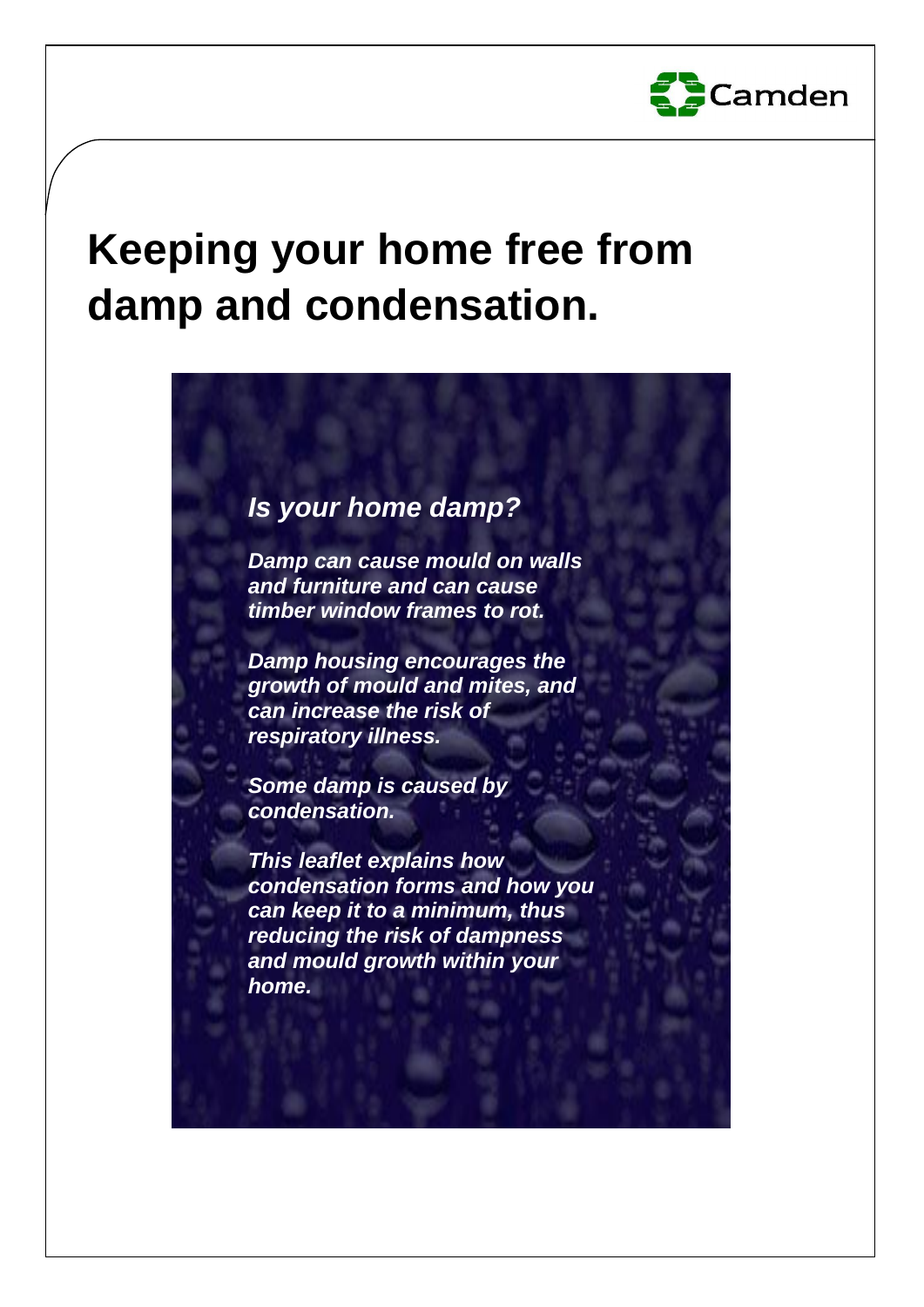# **What is Condensation?**

There is always some moisture in the air, even if you cannot see it. If the air gets colder, it cannot hold all the moisture and tiny drops of water appear. People can create additional moisture in their homes by;

- $\rightarrow$  Cooking or boiling water
- $\rightarrow$  Taking baths or showers
- $\rightarrow$  Drying clothes indoors

This is condensation.

You notice it when you see your breath on a cold day, or when the mirror mists over when you have a bath or shower.

Condensation mainly occurs during cold weather, whether it is raining or dry, it does not leave a 'tidemark'. It appears on cold surfaces and in places where there is little movement of air.

Look for it in corners, on or near windows, in or behind wardrobes and cupboards.

It often forms on north-facing walls.

# **Is it Condensation or Damp?**

Condensation is not the only form of damp. It can also be caused by;

- $\rightarrow$  Leaking pipes, wastes or overflows
- $\rightarrow$  Rain penetrating through the roof where a tile or slate is loose or missing
- $\rightarrow$  Water spilling from a blocked gutter
- $\rightarrow$  Water penetrating around window frames
- $\rightarrow$  Leaking through a cracked pipe
- $\rightarrow$  Rising damp due to a defective damp-course or because there is no damp-course

These causes of damp often leave a 'tidemark'.

If your home is damp for any of these reasons it may take weeks of heating and ventilation to dry out.

If you do not think the damp comes from any of these causes, then it is probably condensation.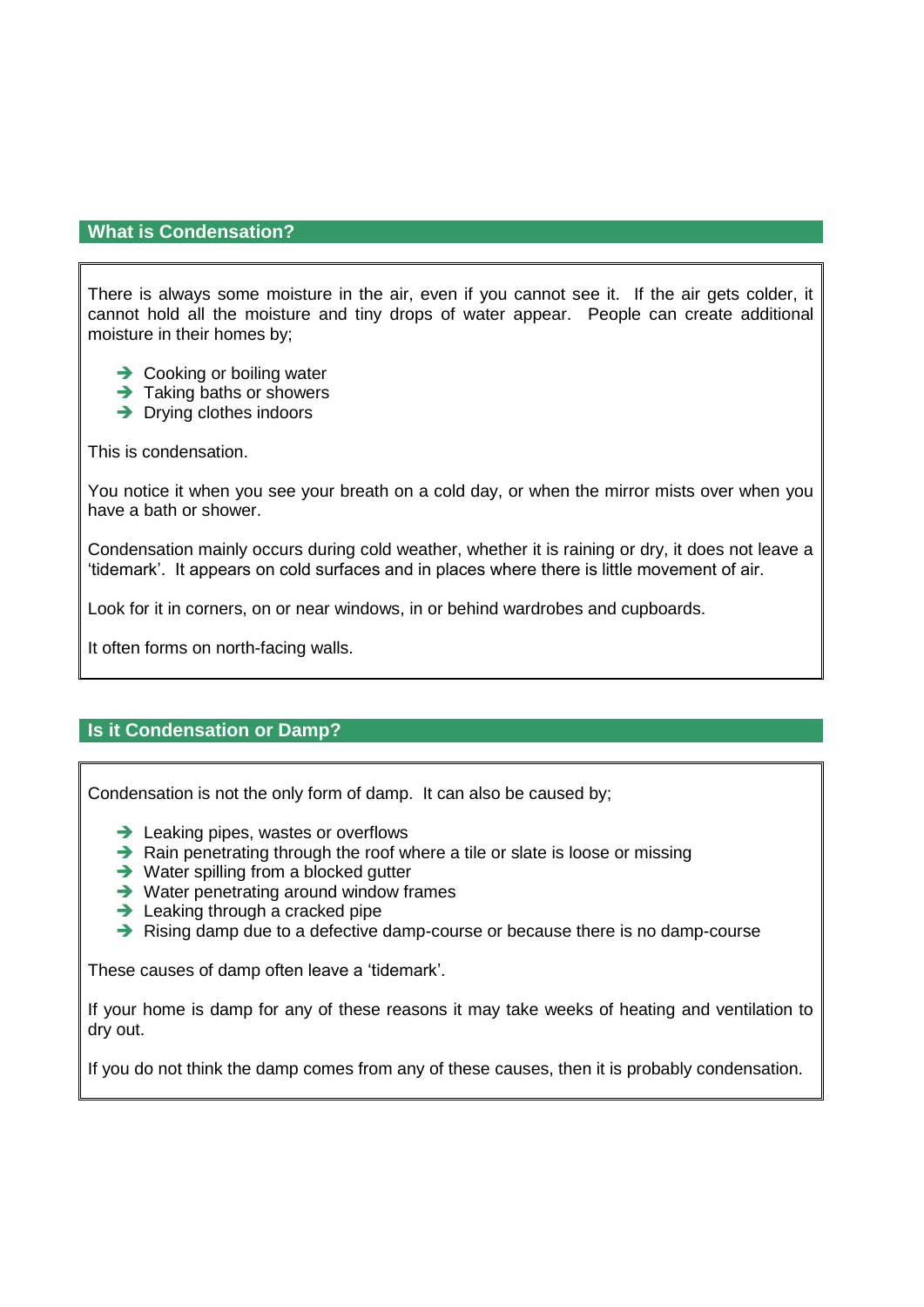# **How to avoid Condensation**

The steps below will help you reduce the condensation in your home.





Some ordinary daily activities produce a lot of moisture very quickly. You can reduce this by;

- $\rightarrow$  Cover pans when cooking and do not leave kettles boiling.
- $\rightarrow$  Avoid using paraffin heaters and portable flueless bottled gas heaters as these heaters put a lot of moisture into the air.
- $\rightarrow$  Dry washing outdoors on a line, or put it in the bathroom with the door closed and the window open or extractor fan on.
- $\rightarrow$  Vent any tumble dryer on the outside, unless it is the self condensing type.

# **2. Ventilate to remove moisture**

You can ventilate your home without making draughts.

- $\rightarrow$  Keep a small window ajar or a trickle/spinner vent open when someone is in the room.
- → Ventilate kitchens and bathrooms when in use by opening the windows wider or where installed, use a humidistat-controlled electric extractor fan or conventional electric extractor fan. Humidistat fans are designed to come on automatically when the air becomes humid.
- $\rightarrow$  Close kitchen and bathroom doors when the rooms are in use, even if either has an extractor fan fitted. The kitchen door should be fitted with a door closer. This will prevent moisture reaching other rooms, particularly bedrooms, which are often colder than other rooms and are more likely to suffer from condensation.
- → Ventilate wardrobes and cupboards and avoid putting too many things in them as this stops air circulating.





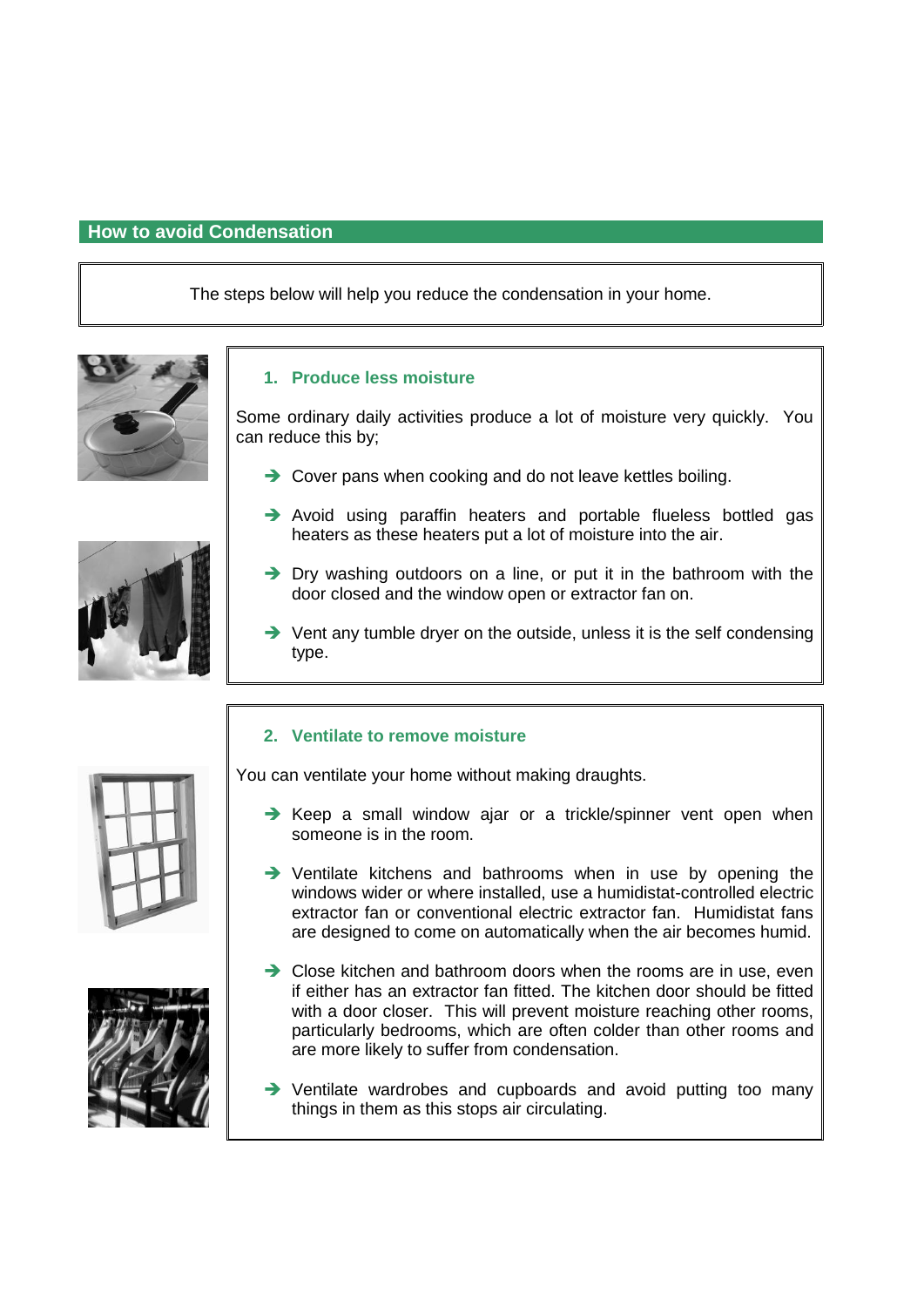# **How to avoid Condensation -** Continued



# **3. Insulating, draught proofing and heating your home**

Insulation and draught proofing your home will help in keeping your home warm and will also help to cut fuel bills. When your whole home is warmer, condensation is less likely to occur.

- $\rightarrow$  Fit draught proofing to the windows and external doors of your home. But do not draught proof a room where there is a cooker or fuel burning heater, for example where there is a gas fire. Do not draught proof windows in the bathroom or kitchen.
- $\rightarrow$  In cold weather, keep a low background heating on all day, even when there is no one home.

# **4. What not to do**

- $\rightarrow$  Do not block permanent ventilators
- $\rightarrow$  Do not draught proof rooms where there is condensation or mould

# **5. What to do to stop condensation forming**

You will need to take the steps mentioned previously to deal with condensation in the long term but there are some simple measures you can undertake right away.

- $\rightarrow$  Wipe down windows and sills and other surfaces where condensation forms on a regular basis
- $\rightarrow$  Wring out the clothe used rather than dry it on a radiator.

# **→ Did you know?**

- **→** Washing clothes produces 1 pint of moisture
- $\rightarrow$  Drying clothes produces 10 pints of moisture
- **→** Cooking by gas for 3 hours produces 3 pints of moisture